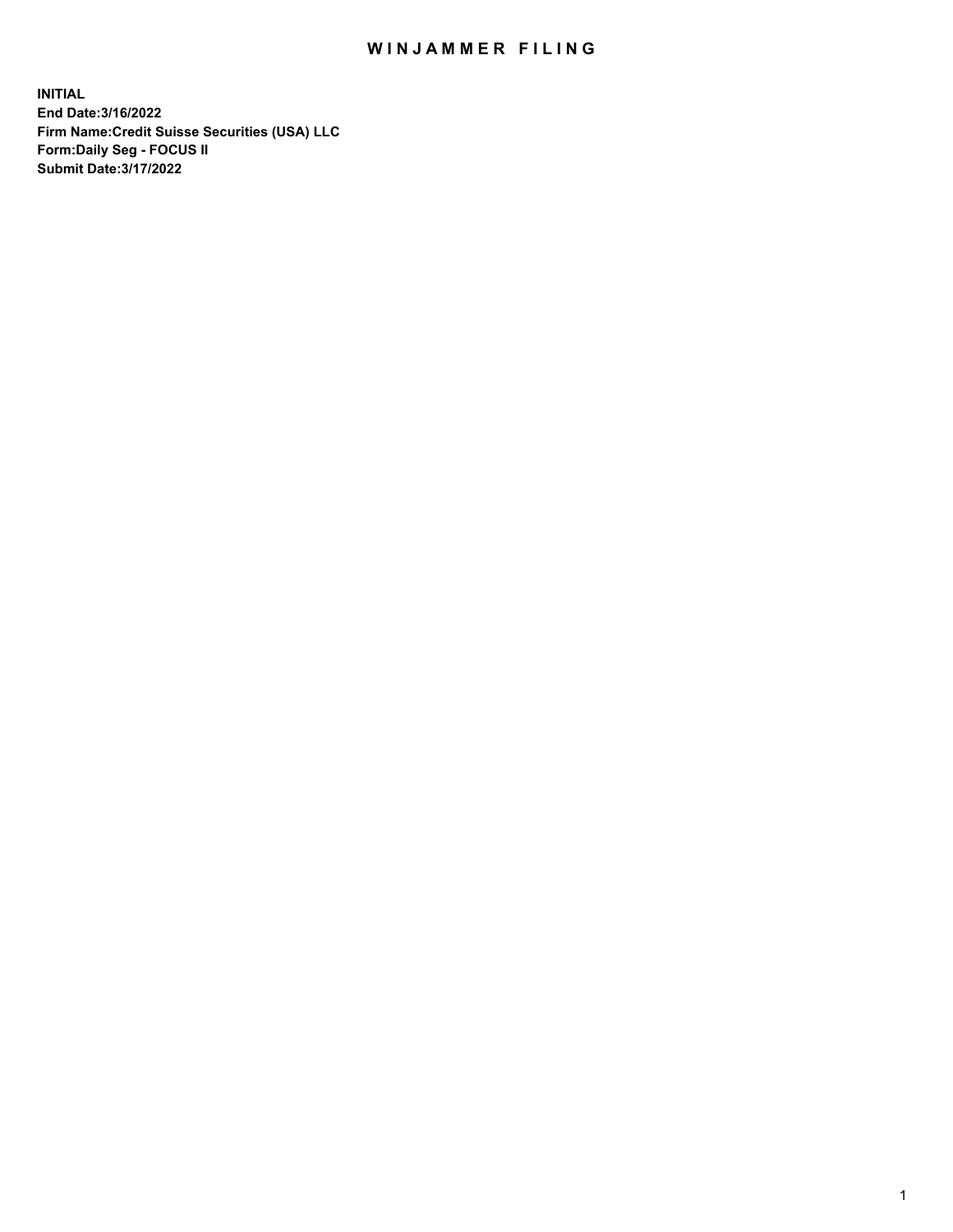**INITIAL End Date:3/16/2022** 

## **Firm Name:Credit Suisse Securities (USA) LLC Form:Daily Seg - FOCUS II Submit Date:3/17/2022**

## **Daily Segregation - Cover Page**

| Name of Company                                                                                                                                                                                                                                                                                                                | <b>Credit Suisse Securities (USA)</b><br><b>LLC</b>                |
|--------------------------------------------------------------------------------------------------------------------------------------------------------------------------------------------------------------------------------------------------------------------------------------------------------------------------------|--------------------------------------------------------------------|
| <b>Contact Name</b>                                                                                                                                                                                                                                                                                                            | <b>Alexander Baptiste</b>                                          |
| <b>Contact Phone Number</b>                                                                                                                                                                                                                                                                                                    | 919-994-6223                                                       |
| <b>Contact Email Address</b>                                                                                                                                                                                                                                                                                                   | alexander.baptiste@credit-suiss<br>e.com                           |
| FCM's Customer Segregated Funds Residual Interest Target (choose one):<br>a. Minimum dollar amount: ; or<br>b. Minimum percentage of customer segregated funds required:% ; or<br>c. Dollar amount range between: and; or<br>d. Percentage range of customer segregated funds required between:% and%.                         | $\frac{0}{\frac{5}{0}}$<br>0 <sub>0</sub>                          |
| FCM's Customer Secured Amount Funds Residual Interest Target (choose one):<br>a. Minimum dollar amount: ; or<br>b. Minimum percentage of customer secured funds required:%; or<br>c. Dollar amount range between: and; or<br>d. Percentage range of customer secured funds required between:% and%.                            | $\frac{0}{5}$<br>$\underline{0}$ $\underline{0}$<br>0 <sub>0</sub> |
| FCM's Cleared Swaps Customer Collateral Residual Interest Target (choose one):<br>a. Minimum dollar amount: ; or<br>b. Minimum percentage of cleared swaps customer collateral required:% ; or<br>c. Dollar amount range between: and; or<br>d. Percentage range of cleared swaps customer collateral required between:% and%. | $\frac{0}{5}$<br>0 <sub>0</sub><br>0 <sub>0</sub>                  |

Attach supporting documents CH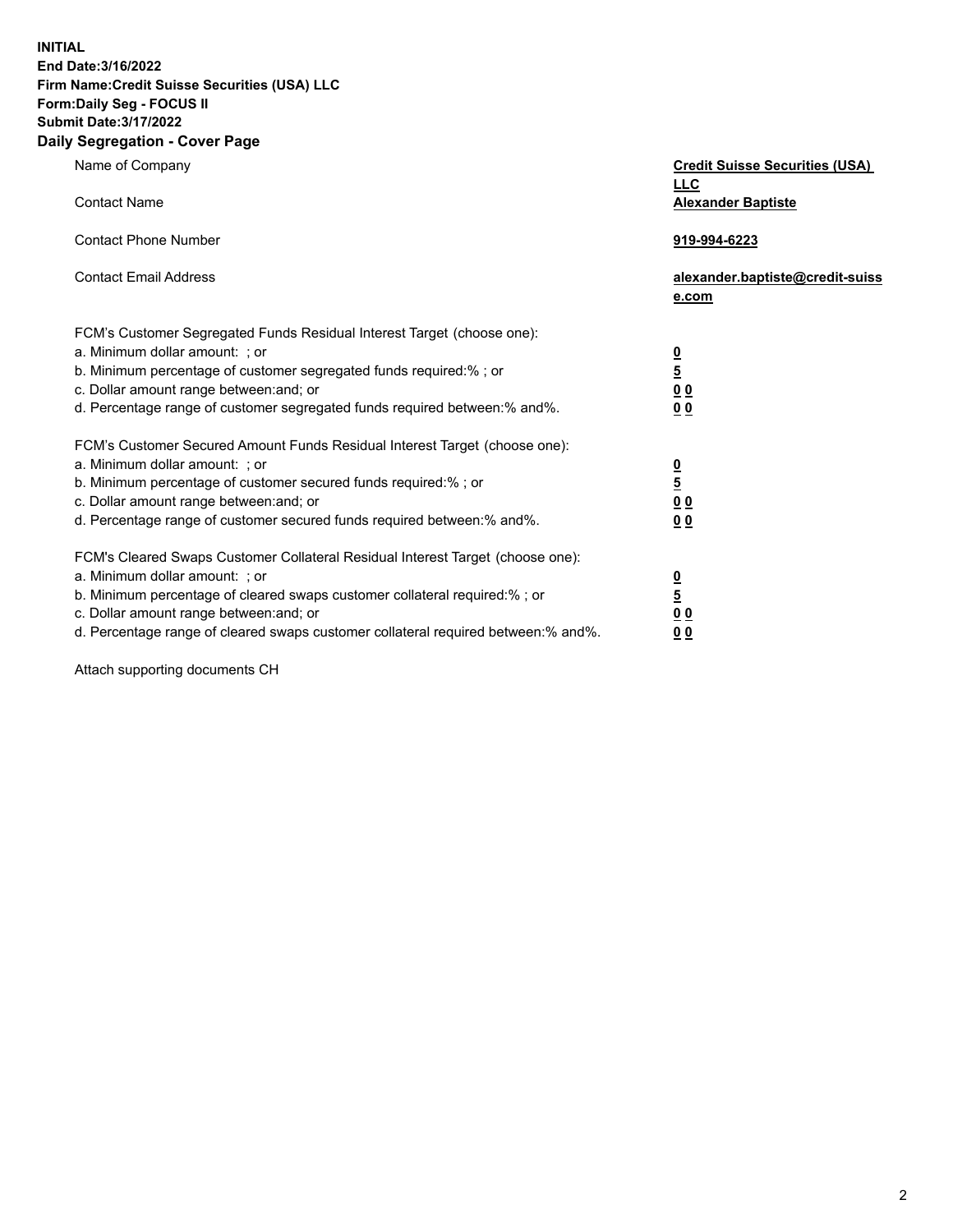**INITIAL End Date:3/16/2022 Firm Name:Credit Suisse Securities (USA) LLC Form:Daily Seg - FOCUS II Submit Date:3/17/2022** 

## **Daily Segregation - Secured Amounts**

|                | Foreign Futures and Foreign Options Secured Amounts                                         |                                  |
|----------------|---------------------------------------------------------------------------------------------|----------------------------------|
|                | Amount required to be set aside pursuant to law, rule or regulation of a foreign            | $0$ [7305]                       |
|                | government or a rule of a self-regulatory organization authorized thereunder                |                                  |
| 1 <sub>1</sub> | Net ledger balance - Foreign Futures and Foreign Option Trading - All Customers             |                                  |
|                | A. Cash                                                                                     | 3,158,282,410 [7315]             |
|                | B. Securities (at market)                                                                   | 92,956,509 [7317]                |
| 2.             | Net unrealized profit (loss) in open futures contracts traded on a foreign board of trade   | -968,522,342 [7325]              |
| 3.             | Exchange traded options                                                                     |                                  |
|                | a. Market value of open option contracts purchased on a foreign board of trade              | 10,898,327 [7335]                |
|                | b. Market value of open contracts granted (sold) on a foreign board of trade                | $-2,204,278$ [7337]              |
| 4.             | Net equity (deficit) (add lines 1. 2. and 3.)                                               | 2,291,410,626 [7345]             |
| 5.             | Account liquidating to a deficit and account with a debit balances - gross amount           | 60,536,091 [7351]                |
|                | Less: amount offset by customer owned securities                                            | -59,648,134 [7352]887,957 [7354] |
| 6.             | Amount required to be set aside as the secured amount - Net Liquidating Equity              | 2,292,298,583 [7355]             |
|                | Method (add lines 4 and 5)                                                                  |                                  |
| 7.             | Greater of amount required to be set aside pursuant to foreign jurisdiction (above) or line | 2,292,298,583 [7360]             |
|                | 6.                                                                                          |                                  |
|                | FUNDS DEPOSITED IN SEPARATE REGULATION 30.7 ACCOUNTS                                        |                                  |
| 1.             | Cash in banks                                                                               |                                  |
|                | A. Banks located in the United States                                                       | 52,473,104 [7500]                |
|                | B. Other banks qualified under Regulation 30.7                                              | 946,873,704 [7520]999,346,808    |
|                |                                                                                             | [7530]                           |
| 2.             | <b>Securities</b>                                                                           |                                  |
|                | A. In safekeeping with banks located in the United States                                   | 92,956,509 [7540]                |
|                | B. In safekeeping with other banks qualified under Regulation 30.7                          | 0 [7560]92,956,509 [7570]        |
| 3.             | Equities with registered futures commission merchants                                       |                                  |
|                | A. Cash                                                                                     | $0$ [7580]                       |
|                | <b>B.</b> Securities                                                                        | $0$ [7590]                       |
|                | C. Unrealized gain (loss) on open futures contracts                                         | $0$ [7600]                       |
|                | D. Value of long option contracts                                                           | $0$ [7610]                       |
|                | E. Value of short option contracts                                                          | 0 [7615]0 [7620]                 |
| 4.             | Amounts held by clearing organizations of foreign boards of trade                           |                                  |
|                | A. Cash                                                                                     | $0$ [7640]                       |
|                | <b>B.</b> Securities                                                                        | $0$ [7650]                       |
|                | C. Amount due to (from) clearing organization - daily variation                             | $0$ [7660]                       |
|                | D. Value of long option contracts                                                           | 0 [7670]                         |
|                | E. Value of short option contracts                                                          | 0 [7675]0 [7680]                 |
| 5.             | Amounts held by members of foreign boards of trade                                          |                                  |
|                | A. Cash                                                                                     | 3,101,752,723 [7700]             |
|                | <b>B.</b> Securities                                                                        | 0 [7710]                         |
|                | C. Unrealized gain (loss) on open futures contracts                                         | $-1,059,113,715$ [7720]          |
|                | D. Value of long option contracts                                                           | 10,898,327 [7730]                |
|                | E. Value of short option contracts                                                          | -2,204,278 [7735]2,051,333,057   |
|                |                                                                                             | $[7740]$                         |
| 6.             | Amounts with other depositories designated by a foreign board of trade                      | $0$ [7760]                       |
| 7.             | Segregated funds on hand                                                                    | $0$ [7765]                       |
| 8.             | Total funds in separate section 30.7 accounts                                               | 3,143,636,374 [7770]             |
| 9.             | Excess (deficiency) Set Aside for Secured Amount (subtract line 7 Secured Statement         | 851,337,791 [7380]               |
|                | Page 1 from Line 8)                                                                         |                                  |
| 10.            | Management Target Amount for Excess funds in separate section 30.7 accounts                 | 114,614,929 [7780]               |
| 11.            | Excess (deficiency) funds in separate 30.7 accounts over (under) Management Target          | 736,722,862 [7785]               |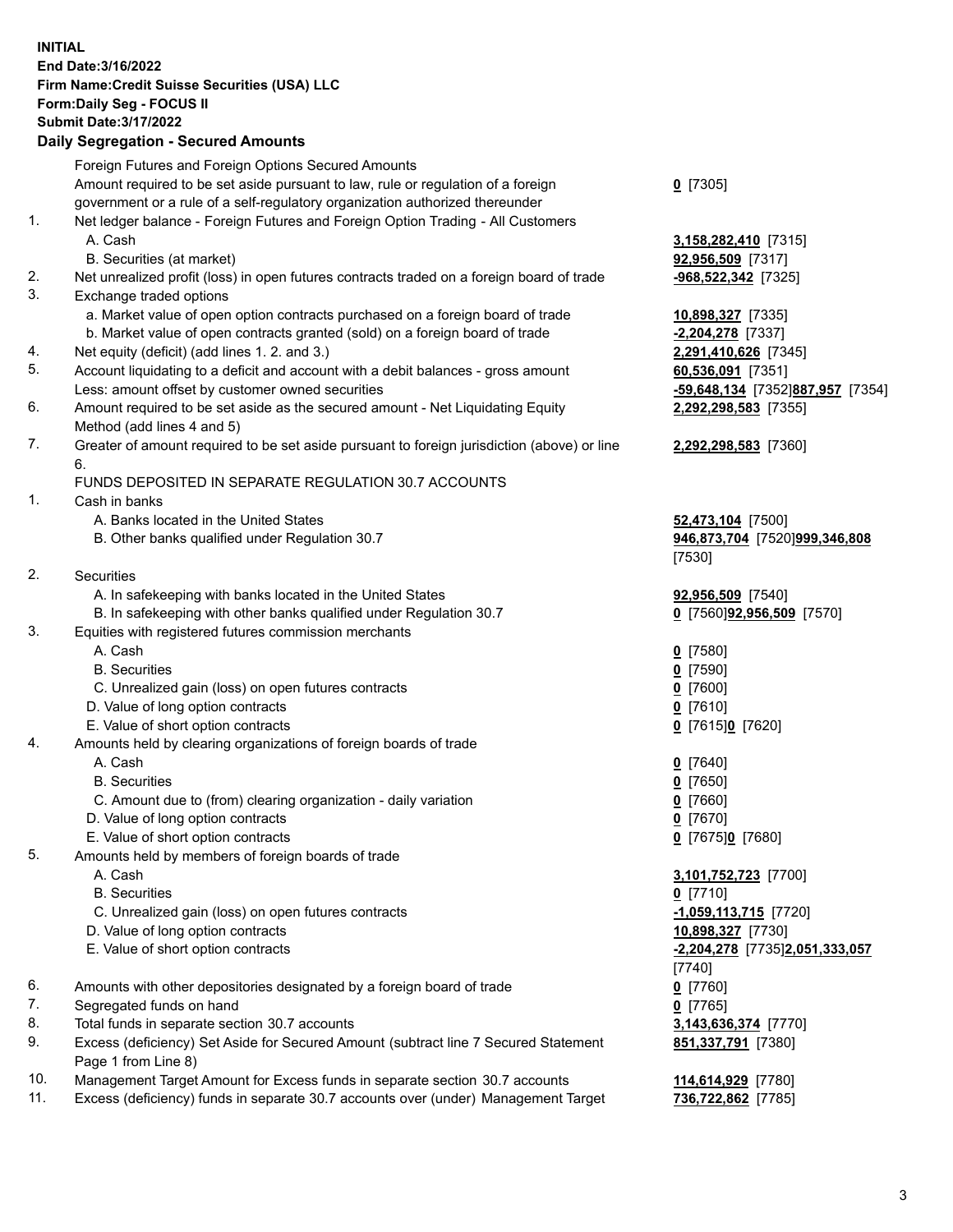15. Management Target Amount for Excess funds in segregation **84,211,721** [7194] 16. Excess (deficiency) funds in segregation over (under) Management Target Amount **90,616,600** [7198] **INITIAL End Date:3/16/2022 Firm Name:Credit Suisse Securities (USA) LLC Form:Daily Seg - FOCUS II Submit Date:3/17/2022 Daily Segregation - Segregation Statement**  SEGREGATION REQUIREMENTS(Section 4d(2) of the CEAct) 1. Net ledger balance A. Cash **1,187,911,820** [7010] B. Securities (at market) **562,999,983** [7020] 2. Net unrealized profit (loss) in open futures contracts traded on a contract market **-94,833,714** [7030] 3. Exchange traded options A. Add market value of open option contracts purchased on a contract market **102,197,761** [7032] B. Deduct market value of open option contracts granted (sold) on a contract market **-74,731,488** [7033] 4. Net equity (deficit) (add lines 1, 2 and 3) **1,683,544,362** [7040] 5. Accounts liquidating to a deficit and accounts with debit balances - gross amount **68,991,614** [7045] Less: amount offset by customer securities **-68,301,558** [7047] **690,056** [7050] 6. Amount required to be segregated (add lines 4 and 5) **1,684,234,418** [7060] FUNDS IN SEGREGATED ACCOUNTS 7. Deposited in segregated funds bank accounts A. Cash **201,448,718** [7070] B. Securities representing investments of customers' funds (at market) **0** [7080] C. Securities held for particular customers or option customers in lieu of cash (at **433,030,865** [7090] market) 8. Margins on deposit with derivatives clearing organizations of contract markets A. Cash **1,080,831,047** [7100] B. Securities representing investments of customers' funds (at market) **0** [7110] C. Securities held for particular customers or option customers in lieu of cash (at **129,969,118** [7120] market) 9. Net settlement from (to) derivatives clearing organizations of contract markets **-13,836,160** [7130] 10. Exchange traded options A. Value of open long option contracts **102,197,761** [7132] B. Value of open short option contracts **-74,731,488** [7133] 11. Net equities with other FCMs A. Net liquidating equity **152,878** [7140] B. Securities representing investments of customers' funds (at market) **0** [7160] C. Securities held for particular customers or option customers in lieu of cash (at **0** [7170] market) 12. Segregated funds on hand **0** [7150] 13. Total amount in segregation (add lines 7 through 12) **1,859,062,739** [7180] 14. Excess (deficiency) funds in segregation (subtract line 6 from line 13) **174,828,321** [7190]

Excess